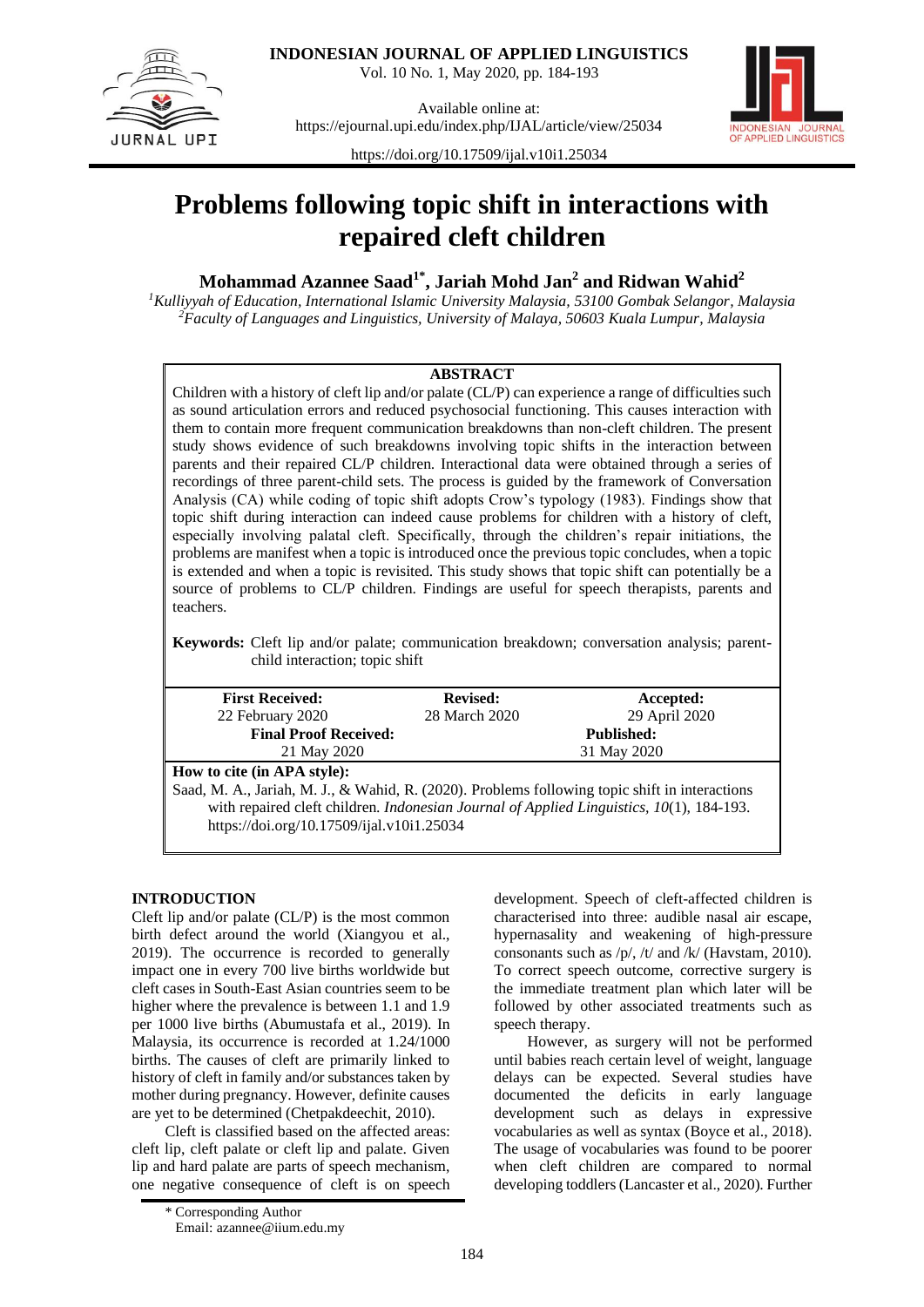comparison also showed them to be lacking in consonant inventory and produce significantly more error patterns (Scherer et al., 2012).

With poor early language development skills, children with cleft even after corrective surgery can develop difficulties in psychosocial functioning (De Sousa et al., 2009) and interactional skills (Beluci & Genaro, 2016). In a broader linguistic term of pragmatics, interactional skills of cleft-affected children are the least area to be investigated due to high attention on pronunciation aspect (Frederickson et al., 2006). However, there is indeed a number of studies focusing on how such children participate in everyday interaction (McGahey, 2004).

One of the early studies is Chapman et al. (1998) that has examined conversational skills of preschool- and school-age children with history of cleft. When they are compared to non-cleft children of similar age, cleft children are found to have lesser assertive profiles; whereby most of their utterances are due to initiation by other speakers. Similarly, Frederickson et al. (2006) found lesser assertive utterances in the speech of younger children with history of cleft than normal developing children. Such children are also identified to be passive speakers.

In a higher age group, Slifer et al. (2004) recorded stimulated interaction of repaired cleft children between the age of 8 and 15 years old. Results in particular have identified their failure to give responses to conversational partners' questions, have limited questions being asked to others and score lower Rho correlation value than non-cleft participants in certain speech acts such as making offer. In addition, parents have also reported them to be socially incompetent. In agreement to Slifer's, Cocquyt et al. (2012) claimed that problems in starting up and participating in conversation are common among cleft children. This is especially true when cleft children are compared to other clinical populations such as autistic and Down syndrome children who exhibit different types of problems.

Overall, findings are consistent to show the deficiency in social interaction among cleftaffected children. Such issue may be derived from poor cognitive functioning that the children are expected to develop. In addition to language and social, cognitive is another important skill for efficient social interaction (Cho & Larke, 2010). For these children, studies have identified their poorer cognitive functioning across all domains of testing such as processing speed, memory, attention and language (Roberts et al., 2012). As such, one can predict the difficulty for cleft children to participate in social interaction that happens spontaneously and experiences topic change at swift.

Topic is an important element of conversation. Even though the notion has been used to describe several concepts in linguistics (Baker, 2016), topic within the discourse of conversation is commonly defined as the "aboutness" of conversation (Riou, 2015) or something that speakers choose to talk about which then, becomes the content of conversation (Bloch et al., 2015). This understanding hence positions topic to be the "building block" of conversation (Baker, 2016, p. 1).

Riou (2015) characterised topic into three main characteristics; topic becomes the speakers' shared attention, it is not exterior to speakers or interactional setting and it is co-constructed where speakers take turns to make their contributions such as asking questions, commenting or giving responses. With specific reference to the third characteristic, the negotiation through turn-taking system allows topics to have flow and continuation and hence, be developed (Nuri & Waode, 2017). Topic development also allows conversation to not simply be restricted to one particular topic only. In fact, conversation is claimed to often include many topics (Sharimila Bai & Kuang, 2018). Some processes that enable topic development include topic continuation, topic shift, topic reintroduction and topic recycling (Gardner, 1987).

It is thus essential for speakers to be equipped with the ability to manage topics properly when topics are many. Existing literatures have documented several linguistic resources that are employed by speakers to indicate change or transition between topics. These include among others words such as "so" (Bolden, 2009), prosodic property (Riou, 2017) and laughter (Bonin et al., 2012). However, topic change can also happen without speakers being specific or using explicit element to inform other speakers on the change. Especially in such case, topic change can bring negative implications to mutual understanding between speakers. Schegloff (1979) showed that if turn containing topic change is not produced with self-repair, it is likely that the next turn will include repair initiation.

Schegloff (1979) has provided evidence that topic change can be one of the reasons for communication breakdown to occur between speakers. For this reason, we can expect the severity of such problem to be higher when conversation involves speakers with specific language disorders. For example, speakers with motor speech problems or dysarthria are seen to encounter problem in conversation when there is transition between topics (Bloch et al., 2015). Similarly, autistic children who are well documented to have social communication deficits have been documented to demonstrate poor topic management skill (Sevlever et al., 2015). Children with language delays also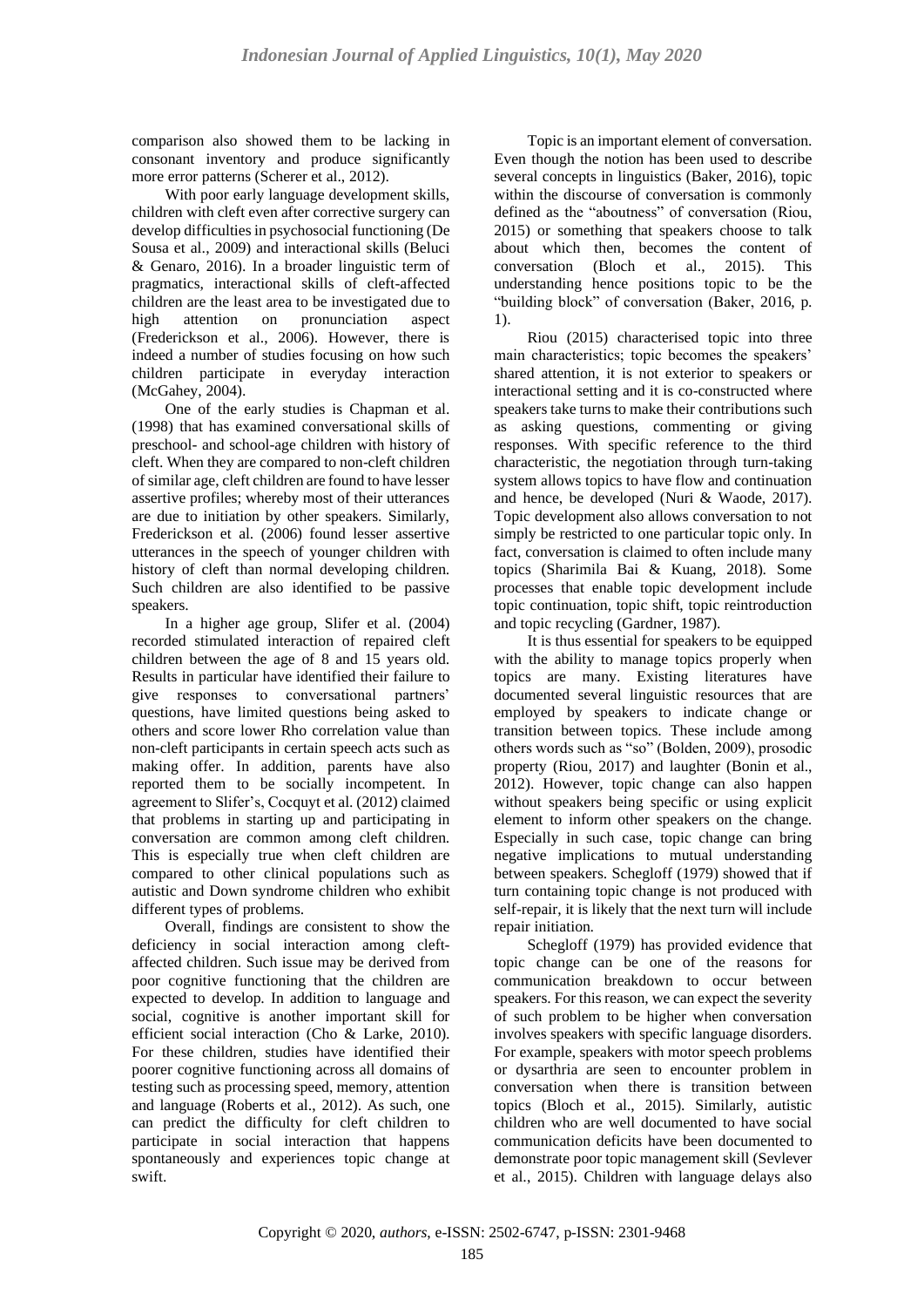exhibit difficulties in topic management during interaction (van Balkom et al., 2010).

Clearly, topic shift is one aspect of conversation that can cause problem for language impaired population (Bloch et al., 2015). In light with this, the present study is conducted to highlight evidences of communication breakdowns found in data of daily interaction between parents and their children with history of CL/P. Specifically, this study attempts to show that when parents execute topic change such as topic extension or initiate new topic, the children would experience problems that are evident in their repair initiation turns. In other words, when there is topic shift in interaction, there is a high a high chance of the next turn by children to be repair initiation turn to indicate their problems.

#### **METHOD**

#### **Research design**

This study intends to highlight communication breakdowns that have occurred following topic shift made by conversational partners in everyday interaction with repaired cleft children. As such, the method of Conversation Analysis (CA) that is primarily qualitative is adopted to guide the data collection procedure and data analysis technique.

# **Participants**

The primary participants of this study are children

#### **Table 1**

| Children's Demographic Profiles |  |  |
|---------------------------------|--|--|
|---------------------------------|--|--|

with repaired CL/P while parents are included to serve as children's conversational partners. Specifically, three parent-child sets were recruited for their everyday interactions to be recorded and analysed. The recruitment of the participants was made through two cleft centres; one is a cleft clinic governed by a university's hospital and the other is a non-profit organisation that caters to cleftaffected families. Selection of participants is restricted to first, language that they use to interact (Malay language and English language) for the purpose of understanding and secondly, children being at primary school age with history of cleft. Other variables such as gender, cleft types or severity level and socio-economic status of the family are not within the scope of this study.

The permission for the family to participate was initially granted by the administrators at the two aforementioned centres. Once the family was informed, parents were explained on the objectives of study, their rights to withdraw and outcomes of the study. Subsequently, children's participation was granted by their respective parents. The formal inclusion was made through parents signing an informed consent letter.

Table 1 provides information on the children's demographic profiles. To preserve anonymity, suitable pseudonyms were used to identify the children while generic descriptions such as *father* or *mother* were assigned to the parents.

| Profile         | Child 1         | Child 2             | Child 3             |
|-----------------|-----------------|---------------------|---------------------|
| Pseudonym       | Lisa            | Aiman               | Anig                |
| Recruitment age | 7 years old     | 9 years old         | 11 years old        |
| Recording ages  | 7 & 8 years old | $9 & 10$ years old  | 11 $&$ 12 years old |
| Gender          | Female          | Male                | Male                |
| Types of cleft  | Unilateral CL   | <b>Bilateral CP</b> | Unilateral CLP      |
| Cleft surgery   | Yes (one time)  | Yes (multiple)      | Yes (multiple)      |
| Speech therapy  | No              | Yes                 | Yes                 |

#### **Data**

Data for this study are part of a large data set that specifically look into the practice of other-initiated repair, an interactional practice whereby one speaker initiates repair following trouble relating to speaking, hearing or understanding in the speech of another speaker. The data primarily consist of everyday interaction in Colloquial Malay, a loose version of Standard Malay language that is common to be used in informal interaction. Certain parts of the interaction contain instances of the participants speaking in English or code-switching between the two languages. However, data in English language can generally be viewed as minimal.

#### **Data collection procedure**

This study is principally guided by the framework of CA. CA is a scientific study that investigates how

actions are accomplished through interaction (Wilkinson, 2009). It emerged from the work of Harvey Sacks, Emanuel Schegloff and Gail Jefferson in the 1960s and is part of ethnomethodological work. In obtaining its data, CA focuses on everyday interaction between people that is deemed to be natural. The interaction will be recorded and later transcribed for the purpose of analysis.

As such, this study first arranged time with recruited participants for their interactions to be recorded. Participants freely decide on aspects that matter to the interactions such as time and place of recording in order to preserve their comfort. Once logistic arrangement is finalised, recording process began.

Recordings mostly took place at participants' home except in a number of recordings where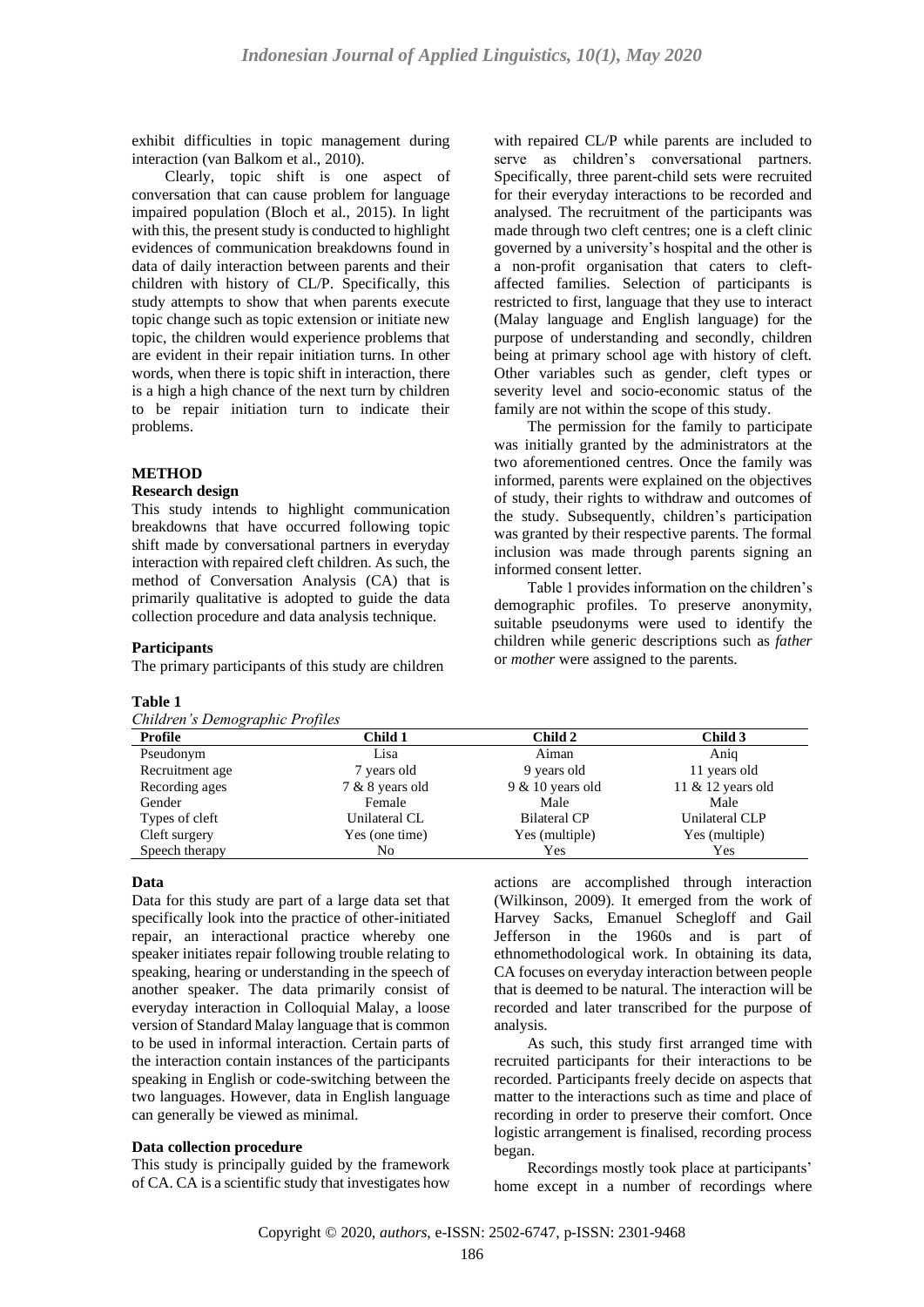participant requested to be recorded at other public places such as restaurant. The clarity of recording is maintained even when the recordings were performed at such places. Suitable recording tools were used to record the interaction and were placed near to participants when they interact.

Interactions were not restricted to any specific topic or stimulated activity. Rather, the participants were free to talk about anything. This has resulted the study to have recordings that range from a few minutes of interaction to almost a few hours. Such decision was made to ensure the interactions are at the most natural state. In the end, the study is able to collect almost 7-hour of interactional data.

# **Transcription**

The recorded interactions were later transcribed to provide static form of verbal data (Liddicoat, 2007). To serve this purpose, The Jefferson System of Transcription Notation (University of Leicester, 2020) has been adopted as reference (see Appendix). This system is preferred because it captures various features of talk in written form such as pauses, overlaps, pitch, sound lengthening and pace of talk. In addition, non-verbal data such as eye gaze or hand movement are also integrated into the transcription. Such techniques thus allow this system to provide comprehensive representation of interactional data.

The interactions were mostly conducted in Malay language. To facilitate understanding, the transcription was prepared in a multi-linear format (Hepburn & Bolden, 2013). In this format, the first line represents the original talk as in the recording while the second line provides a morpheme-bymorpheme English gloss of the original that gives translation to original word and grammatical information. Finally, the third line represents English translation that aims to take the local and interactional meaning of the original.

# **Data analysis technique**

The first step in data analysis was identification of sequences within the interactions that contained breakdowns. The identification was made by looking at turns containing clarification requests such as *I don't understand* or simply *huh?* that prompted the other speaker responsible for topic shift to provide a repair. Once the sequences were located, turns that were the sources of problems were coded according to model of topic shifts proposed by Crow (1983). According to this model, topic shifts can be grouped into four types; topic initiation, topic shading, topic renewal and topic insertion.

Topic initiation refers to attempts made by a speaker to introduce new topic of interaction either at the beginning of interaction or after previous topic concludes. On the other hand, topic shading

refers to a new topic that has been introduced yet relating to the current on-going topic. Next, topic renewal describes a situation in interaction when speakers shift discussion back to previous topic after another topic ends. Finally, topic insertion is when speakers choose not to abandon the last topic hence shift is made within the same turn of speaking.

Following this coding scheme, turn-by-turn examination which is a hallmark of CA was performed with specific emphasis on reasons for problems to occur (the types of topic shifts) and responses made by children to indicate their problems following topic shift turns by the parents.

#### **FINDINGS AND DISCUSSION**

This section presents findings that will demonstrate the problems experienced by children with history of CL/P when their conversational partners performed topic shift. Selected extracts from the interactional data are used to highlight the problems and how such problems are displayed by the children.

# **Problems following topic initiation**

Problems in topic initiation happens when the parents introduce new topic once previous topic concludes. Extract 1 shows one situation between mother (M) and his son, Aiman (AMN). The interaction took place while both of them were having lunch with father (F) being present as well.

#### Extract 1. Nilam book (Aiman-Mother)

| 1              | F   | ade pibg ke?                           |
|----------------|-----|----------------------------------------|
|                |     | has NOUN EMP                           |
|                |     | there is PTA?                          |
| $\overline{c}$ | AMN | [∘kat lam bag∘                         |
|                |     | inside bag                             |
|                |     | <i>inside (my bag)</i>                 |
|                |     | $[(\text{Aiman points with his left})$ |
|                |     | hand where the letter is and           |
|                |     | has mutual gaze with mother))          |
| 3              | M   | $hm$ ::                                |
| 4              |     | (0.3)                                  |
| 5              |     | kene baya:r pibg tiga puluh            |
|                |     | ringgit                                |
|                |     | must pay NOUN thirty                   |
|                |     | ringgit                                |
|                |     | must pay (to) PTA thirty               |
|                |     | ringgit                                |
| 6              |     | adik hari tu mama ade beli             |
|                |     | buku nilam tak?                        |
|                |     | TOA day that TOA did buy               |
|                |     | NOUN EMP?                              |
|                |     | adik, did I buy the Nilam              |
|                |     | book?                                  |
| 7              |     | $(0.2)$ ((Aiman looks at the           |
|                |     | <i>mother</i> )                        |
| 8              | AMN | ((Aiman moves his head up              |
|                |     | while looking at mother))              |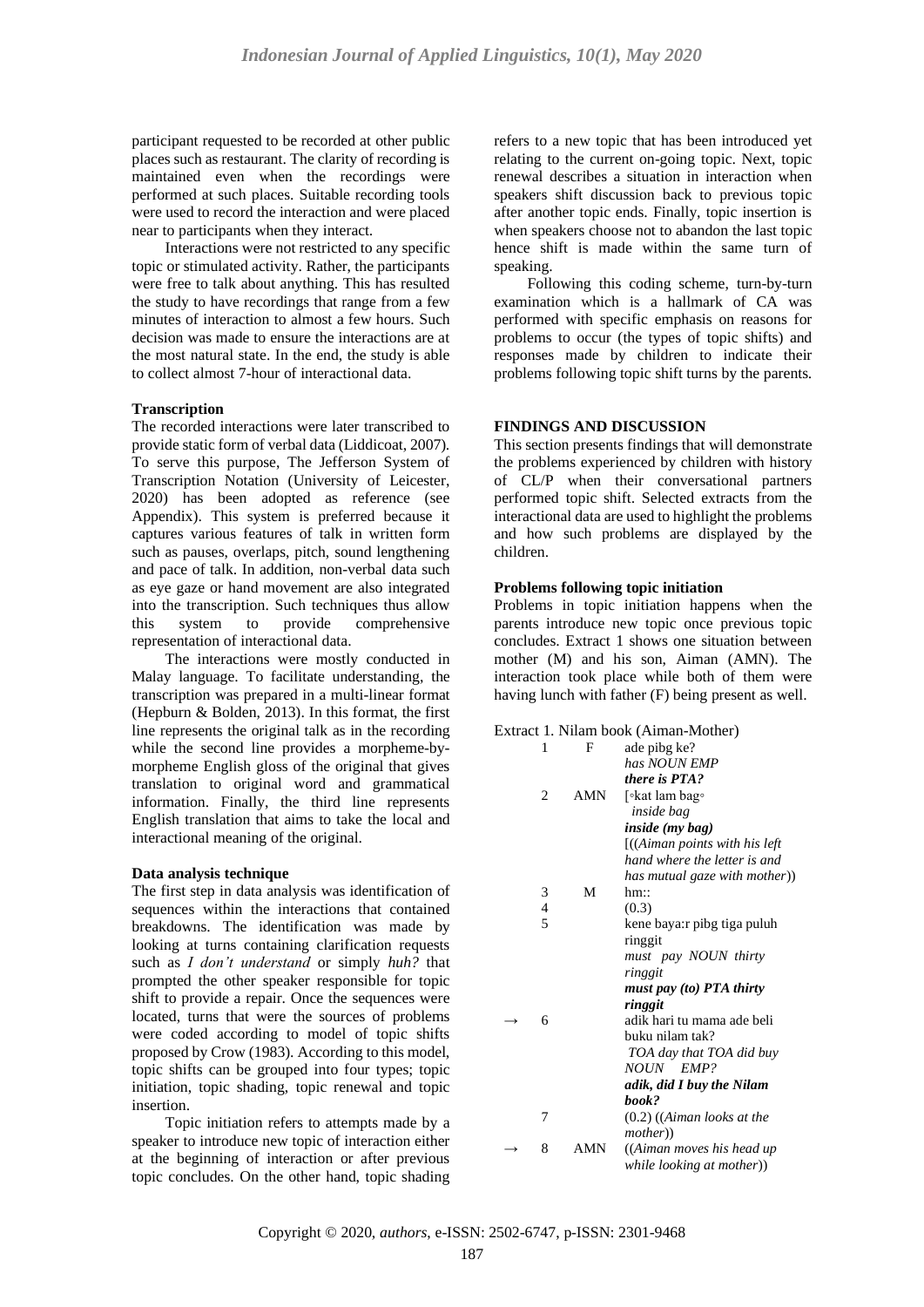| 9  | М   | ade: kan buku nilam? (( <i>mother</i> ) |
|----|-----|-----------------------------------------|
|    |     | maintains gaze at Aiman))               |
|    |     | there EMP NOUN                          |
|    |     | <i>there is Nilam book right?</i>       |
| 10 |     | $(0.2)$ ( <i>Aiman withdraws mutual</i> |
|    |     | $\left(gaze\right)$                     |
| 11 |     | mama ade beli tak buku nilam?           |
|    |     | TOA did buy EMP NOUN                    |
|    |     | did I buy the Nilam book?               |
| 12 |     | (0.1)                                   |
| 13 | AMN | <ade buku="" tige=""></ade>             |
|    |     | has three books                         |
|    |     | <i>there are three books</i>            |
|    |     | *EMP=Emphasis; TOA=Term of address      |

Extract 1 captures an interaction that primarily includes mother and Aiman with father participated in the earlier part of the sequence. The interaction begins when father seeks confirmation from mother on parent-teacher meeting that is scheduled by Aiman's school (line 1). However, there is an interruption from Aiman when he mentions the invitation letter is in his school bag. Mother acknowledges this through minimal response "*hm*" (line 3). The use of minimal response by mother seems to bring an end to the sequence and this is evident in 0.3-second pause that follows.

Mother reclaims the speaking turn and addresses father's earlier confirmation request on PTA (line 5). Even though no specific turn allocation is employed by mother, the utterance which is about payment that parents have to make to school gives indication that she is revisiting the topic from father's previous turn. Immediately after that, mother selects Aiman to be the next speaker (indicated through term of address "*adik*") and puts forward question that is framed within confirmation request format (line 6). Specifically, she wants to know whether she has bought his school book (Nilam book). The subject that is raised by mother here shows the new topic is introduced (topic initiation) once she concludes topic on PTA with father. However, there is a pause of 0.2 seconds even though Aiman in line 7 establishes mutual gaze with mother to signal his awareness on the allocated turn (Ho et al., 2015). In line 8, Aiman initiates repair from mother through non-verbal strategy (Jariah & Saad, 2018). He moves his head up to signal the trouble he is having with mother's speech. Such behaviour prompts mother to repair as evident in line 9.

Another example of problem resulting from topic initiation is given in Extract 2. The extract showcases interaction between Aniq (AQ) and his mother (M).

Extract 2. After Friday prayer (Aniq-Mother)

| L. | м | besok sekolah tak nik?               |
|----|---|--------------------------------------|
|    |   | tomorrow school EMP TOA              |
|    |   | <i>tomorrow is school (day) nik?</i> |
| 2  |   | $(0.1)$ ((mother gazes at Aniq))     |

| 3 | AQ | sekolah ((Aniq holds handkerchief<br>and plays with it)) |
|---|----|----------------------------------------------------------|
|   |    | school                                                   |
|   |    |                                                          |
|   |    | (yes) school                                             |
| 4 |    | $(0.3)$ ((mother focuses on her                          |
|   |    | <i>phone</i> )                                           |
| 5 | М  | hari tu yang jumaat lepas tu pegi                        |
|   |    | jalan kaki?,                                             |
|   |    | day that which friday after that go                      |
|   |    | walking                                                  |
|   |    | that day which is last friday, (you)                     |
|   |    | go (by) walking?                                         |
| 6 | AQ | $\circ$ jumaa:t $\circ = ((Aniq \; with draws)$          |
|   |    | mutual gaze))                                            |
|   |    | friday                                                   |
|   |    | friday                                                   |
| 7 | М  |                                                          |
|   |    | =lepas semayang jumaat                                   |
|   |    | after pray friday                                        |
|   |    | after friday prayer                                      |
| 8 |    | $(0.1)$ ((mother maintains gaze at                       |
|   |    | Aniq)                                                    |
|   |    | $a$ ::                                                   |
|   |    | $\sim$ $\sim$<br>-                                       |

\*EMP=Emphasis; TOA=Term of address

Extract 2 is part of the on-going interaction between Aniq and his mother where they both are talking on matters related to Aniq's school. Line 1 shows mother's confirmation request from Aniq on one Saturday that has yet to be confirmed whether it will be a school day or not for him. Thus, mother poses tag question to seek confirmation with "*tak*" being employed as turn completion unit (TCU). Following this request, Aniq appropriately responds by informing that it will be a school day. Consequently, the sequence completes and this is evident when there is a pause in interaction (line 4). Mother is also seen to change her focus to the mobile phone.

In the next line (line 5), mother reclaims the turn of speaking and begins another sequence by asking question. She shows interest on something that has happened last time (how did Aniq go to school last Friday since it was raining) and similarly, this query is framed within the confirmation request format. However, this query poses difficulty to Aniq that could be indicated through withdrawal of mutual gaze (Rossano, 2013). In addition, his response which is a recycle of mother's word (*jumaat*) that becomes the problem for him is produced with slow volume of speech and slight lengthening of the end sound. Such features indicate his difficulty to give the required response following new topic that has been introduced by mother. Consequently, mother repairs in the subsequent turn (line 7) and Aniq started to become aware on the topic as evident in line 9.

# **Problems following topic shading**

In addition to topic initiation where new topic is introduced, topic shading can also be one point in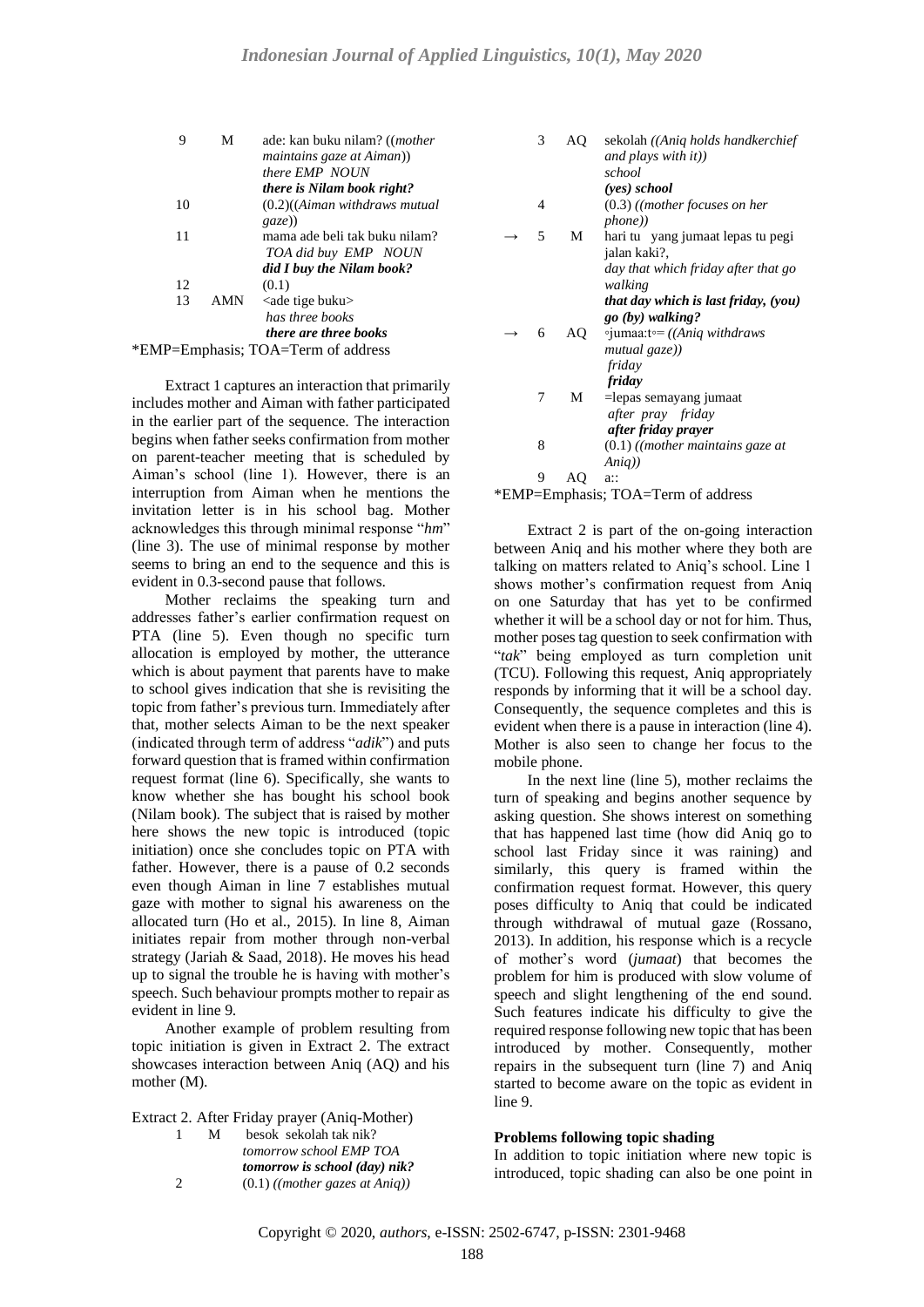interaction where communication breakdown can occur. Extract 3 shows one example where extension on topic by mother (M) causes a problem to Aniq (AQ).

| Extract 3. Weather (Mother-Aniq) |
|----------------------------------|
|----------------------------------|

|   | 1                       | М  | hari ni cuace kat luar macam mane? |
|---|-------------------------|----|------------------------------------|
|   |                         |    | today weather outside how          |
|   |                         |    | how is the weather outside today?  |
|   | $\overline{\mathbf{c}}$ |    | $(0.1)$ ((Aniq looks away))        |
|   | $\overline{3}$          |    | hujan ke: panas ke?                |
|   |                         |    | rain EMP hot EMP                   |
|   |                         |    | (is it) raining or hot?            |
|   | 4                       |    | (0.1)                              |
|   | 5                       | AQ | ((Aniq looks at mother)) pan-panas |
|   |                         |    | $\circ$ hot<br>hot                 |
|   | 6                       | M  | pana::s? ((Aniq maintains gaze at  |
|   |                         |    | <i>mother</i> ))                   |
|   |                         |    | hot                                |
|   |                         |    | hot?                               |
|   | 7                       |    | $\left( .\right)$                  |
|   | 8                       |    | tak main kat luar ke?              |
|   |                         |    | not play outside EMP               |
|   |                         |    | (you are) not playing outside?     |
|   | 9                       | AQ | ta#k hhhh                          |
|   |                         |    | no                                 |
|   |                         |    | no                                 |
|   | 10                      | M  | nape::?                            |
|   |                         |    | $why$ ?                            |
|   |                         |    | why?                               |
|   | 11                      | AQ | hm?                                |
|   | 12                      | M  | nape?                              |
|   |                         |    | why                                |
|   |                         |    |                                    |
|   | 13                      | AQ | why?<br>panas hhhh                 |
|   |                         |    |                                    |
|   |                         |    | hot                                |
| m | $\blacksquare$          |    | hot                                |

#### \*EMP=Emphasis

The interaction begins with mother trying to have a casual talk with Aniq. She makes reference to the weather outside and asks Aniq about it (line 1). As there is a short pause and Aniq's withdrawal of mutual gaze when he looks outside, mother continues to claim turn of speaking by presenting possible answers for Aniq to select (line 2). This seems to be successful as Aniq re-establishes mutual gaze with mother and provides his answer (line 5). Mother recycles Aniq's answer and proceeds with another question (line 6-7). The question that seeks information on Aniq plans to play outside later is responded with simple no ("*tak*") accompanied with exhalation of breath (line 9).

Aniq's dispreference to go outside which seems unusual to mother prompts mother to seek reason for it. Evidently, line 10 shows mother's question with "*nape*" or "*kenapa*" (why) that specifically is used to seek reason. However, it fails to bring the required response from Aniq because in line 11, Aniq initiates repair from mother through open-class word "*hm*" (Drew, 1997). Even though

such strategy does not specify the kind of problem Aniq is having (Svennevig, 2008), mother treats it as initiation of repair and hence, repeats the question (line 12).

Extract 4 further shows another example of communication breakdown indicated through repair initiation that is resulted from topic shading. In the extract, Aniq (AQ) is recorded to be in conversation with mother (M) on some issues that he is having at school. One of them is his vision problem in class. Following this, mother suggests it might be due to the glare of the sun. The extract presented here resumes the interaction when mother shows an interest to know whether Aniq's classroom windows have curtains.

Extract 4. Class curtain (Aniq-Mother)

| 1 | М  | tak de langsir ye ta↓di: kelas tak<br>de langsir? |
|---|----|---------------------------------------------------|
|   |    | no curtain EMP just now class                     |
|   |    | no curtain                                        |
|   |    | there is no curtain right just now,               |
|   |    | class has no curtain?                             |
| 2 | AQ | huhhuh mane ade langsi: $r/(Aniq)$                |
|   |    | turns gaze to mother))                            |
|   |    | no curtain                                        |
|   |    | <i>(there is) no curtain</i>                      |
| 3 | М  | ↑kene la kan                                      |
|   |    | must EMP right                                    |
|   |    | must (have) la right                              |
| 4 |    | kutip duit kelas tak?                             |
|   |    | collect money class EMP                           |
|   |    | (did you) collect class money?                    |
| 5 | AQ | a?                                                |
| 6 | M  | kutip duit kelas tak?                             |
|   |    | collect money class EMP                           |
|   |    | (did you) collect class money?                    |
| 7 | F  | suruh mak buat langsir tu                         |
|   |    | ask TOA do curtain that                           |
|   |    | ask mak (to) do that curtain                      |
|   |    | *EMP=Emphasis; TOA=Term of address                |
|   |    |                                                   |

Line 1 in Extract 4 presents mother's question to Aniq that is designed as a confirmation request. Specifically, mother seems to notice that Aniq's class is not equipped with curtain (the first part of the utterance) and she continued to request for confirmation in the second part of the utterance. In line 2, Aniq responds by affirming to mother that his classroom is not equipped with curtain. This completes the adjacency pair of question-answer and can possibly close the sequence. However, mother continues in line 3 where she suggests that curtain is a must (so problem such as Aniq's blurry vision can be avoided). Following the suggestion, mother poses another question related to the topic but this time, mother extends the topic by asking whether he and his classmates collect money to buy or install curtain (line 4). There is no specific word or cue employed by mother to indicate this shift of topic but the emphasis word "*tak*" should yield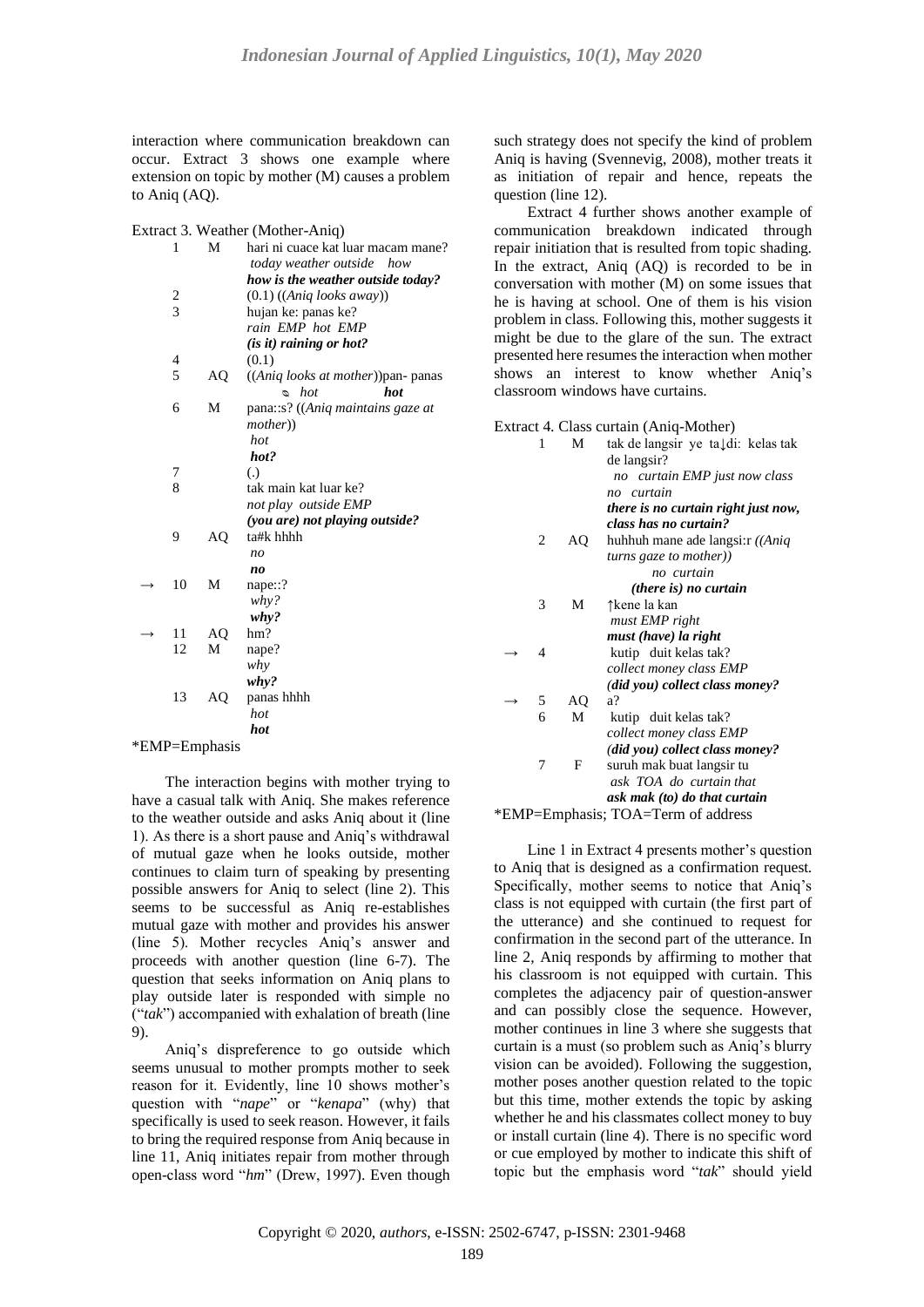close-response from Aniq. Instead, Aniq's problem is evident in the open-class repair initiator word "*a?*" (line 5). This clearly indicates his trouble when mother extends the topic of interaction. Consequently, mother performs repair in line 6 before father joins in line 7.

# **Problems following topic renewal**

Extract 5 shows interaction between Aniq (AQ) and his parents relating to his examination result i.e. overall class placement. Prior to this sequence, mother (M) and Aniq were discussing the result of one of his friends in a recent national examination before father (F) joins the discussion by asking Aniq about his own placement result.

Extract 5. Class placement (Aniq-Father-Mother)

| 1 | AO | due a tige a $\downarrow$ kot     |
|---|----|-----------------------------------|
|   |    | two a three a guess               |
|   |    | two $a$ (or) three $a$ (I) guess  |
| 2 | М  | boleh plak due a ke tige a ke dok |
|   |    | garu [garu tu hhh                 |
|   |    | how come two a EMP three a        |
|   |    | $EMP \simeq \, scratch \, that$   |
|   |    | how come (whether) two a or       |
|   |    | three a (you) are scratching that |
| 3 | AQ | [hahaha                           |
| 4 | F  | anik dapat nombo berape kelas?    |
|   |    | TOA get number what class         |
|   |    | Anik, what is your class          |
|   |    | <i>placement?</i>                 |
| 5 | AQ | ha?                               |
| 6 | F  | perikse?                          |
|   |    | exam                              |
|   |    | exam?                             |
| 7 | М  | ala: tinggal [lam kerete:         |
|   |    | left inside car                   |
|   |    | $(i)$ left $(it)$ inside car      |
| 8 | AQ | [tige belas]<br>thirteen          |
|   |    | thirteen                          |
|   |    |                                   |

\*EMP=Emphasis

Interaction in Extract 5 begins with Aniq's response to mother's earlier query on the examination result of his friend. In line 1, Aniq exhibits uncertainty on the specific result that is evident in the use of "*kot*" (loosely translated as "guess" as in "I guess so"). He claims his friend has obtained either two As or three As in their recent national examination. Following this, mother changes the focus of interaction by pointing out Aniq's somewhat inappropriate behaviour (Aniq is scratching a part of his body during the interaction) and this invites both of them to laugh.

Father then claims the next turn of speaking (line 4) and asks Aniq question relating to his own class placement. Here, father initiates new topic once mother and Aniq seem to conclude topic about Aniq's friend through their shared laugh (Bonin et al., 2012). In doing so, father specifically allocates turn to Aniq through name calling strategy before

proceeding with the question. Upon receiving this question, Aniq claims the speaking turn. However, he is seen to initiate repair through open-class word "*ha*" in line 5 that evidently displays his problem with father's preceding turn. This immediately prompts father to repair as shown in line 6.

Another example of problem following topic renewal is given in Extract 6. The interaction records multiparty interaction between parents and Aiman (AMN) while they were having lunch. In the interaction, mother (M) first asks Aiman on reason for him to go downstairs (the family lives in an apartment complex). However, the topic is abandoned when father (F) interrupts and seems to create an interaction exclusively with mother on another topic. Once the interaction concludes, mother revisits her earlier query to Aiman.

| Extract | 6.                       |            | Going downstairs (Father-Mother-      |
|---------|--------------------------|------------|---------------------------------------|
| Aiman)  |                          |            |                                       |
|         | 1                        | <b>AMN</b> | adik tak banyak (.) habis (.)         |
|         |                          |            | a[dik dah makan                       |
|         |                          |            | TOA not many<br>finish                |
|         |                          |            | TOA has eaten                         |
|         |                          |            | $(I)$ don't (eat) many, finish, $(I)$ |
|         |                          |            | have eaten                            |
|         | 2                        | М          | [la::: adik cakap la                  |
|         |                          |            | adik dah kenya:ng                     |
|         |                          |            | <b>EMP</b><br>TOA                     |
|         |                          |            | said EMP                              |
|         |                          |            | TOA has full                          |
|         |                          |            | la just say you are full              |
|         | 3                        | F          | huh [huh huh                          |
|         | $\overline{\mathcal{A}}$ | М          | [tak payah la cakap adik tak          |
|         |                          |            | seda:p                                |
|         |                          |            | no need EMP say TOA                   |
|         |                          |            | not nice                              |
|         |                          |            | no need la (to) say (that the         |
|         |                          |            | food is) not nice                     |
|         | 5                        |            | (.)                                   |
|         | 6                        |            | die punye ni dah habih dah            |
|         |                          |            | here has finised already<br>his       |
|         |                          |            | his (food)has already finished        |
|         | 7                        |            | $\left( .\right)$                     |
|         | 8                        | М          | tinggal isi je?                       |
|         |                          |            | leave meat only                       |
|         |                          |            | (he) leaves out (the) meat part       |
|         |                          |            | only                                  |
|         | 9                        |            | (0.3)                                 |
|         | 10                       |            | kan?                                  |
|         |                          |            | right                                 |
|         |                          |            | right?                                |
|         | 11                       |            | (0.2)                                 |
|         | 12                       | М          | tadi<br>turun bawah buat ape?         |
|         |                          |            | just now go down do<br>what           |
|         |                          |            | what did you do going                 |
|         |                          |            | downstairs just now                   |
|         | 13                       |            | (0.2)                                 |
|         | 14                       |            | $ha? =$                               |
|         | 15                       | F          | =ha?=                                 |
|         | 16                       | AMN        | $=$ (Aiman turned to mother and       |
|         |                          |            | nodded his head up))                  |
|         | 17                       | М          | turun bawah buat pe?                  |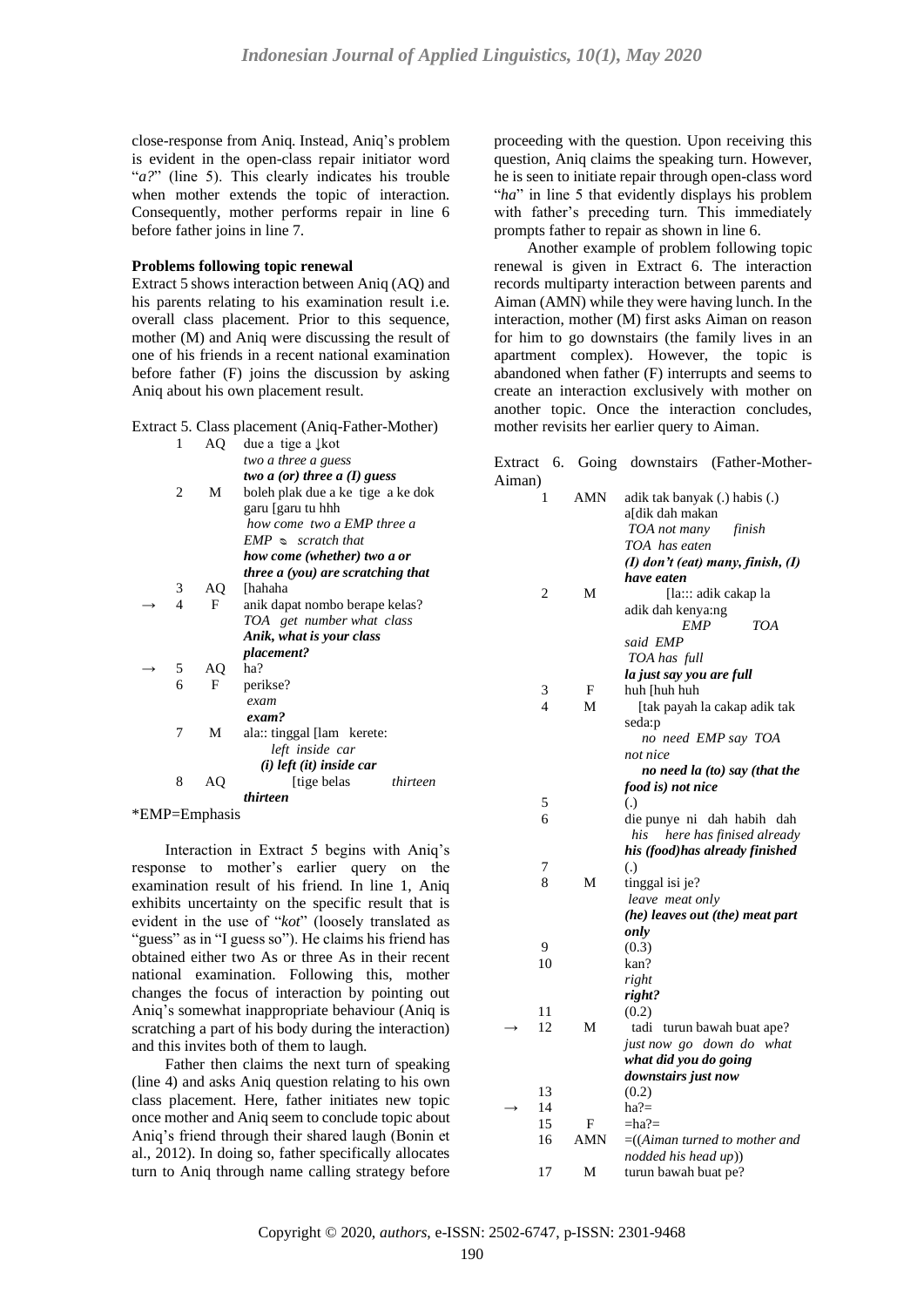*go down do what what do you do going downstairs?*

18 (0.2)

\*TOA=Term of address; EMP=Emphasis

The extract presented in Extract 6 begins with Aiman's turn where he somehow informs parents that he has finished his lunch or claims he has eaten certain food being offered to him (line 1). The different kinds of information are evident when there are short pauses in between. Mother then in the next turn (line 2) puts forward suggestion that Aiman has eaten enough (line 2) and rejects Aiman's claim earlier that the food is not nice. Following this, mother shifts the conversation to father when they are talking about the leftover food (line 6 - 10). In line 11, there is a short pause even though in preceding turn (line 10), mother seeks confirmation request. However, the request is ignored by both father and Aiman which explained the pause.

Mother then reclaims turn of speaking and in line 12, she revisits her query to Aiman on reason for him to go downstairs. As a side note, the question has been asked much earlier but there appears to be an interruption when father introduces new topic that is relevant to him and mother only. In line 12, mother revisits the topic and asks Aiman the same question. The question in line 12 is considered to be specific with question word "*buat ape*" (do what) is employed but since mother does not specify the next speaker, a short pause occurs (line 13). Line 14 shows mother's effort to reallocate the turn with simple open-class word and here, it is found to be successful because father claims the turn. Aiman also claims the next turn (line 15) but employs a specific head movement to initiate repair from mother; he nods his head up while placing gaze at mother. This specific nonverbal behaviour is treated as repair initiation (Jariah & Saad, 2018) when mother in line 16 provides repair by repeating her earlier question.

Overall, this study has supported the fact that communication breakdowns are not random and can occur at specific place during the on-going interaction. Specifically, findings have been in agreement with Bloch et al. (2015) that highlights topic shift to be one possible place in interaction where communication breakdowns can occur. In particular, this study has managed to identify problems that have occurred following topic initiation, topic shading and topic renewal in interaction with children with repaired CL/P. Breakdowns following topic insertion on the other hand are not found in the data set.

Failure to become aware on the shift of topics shown by such children can signify their poor cognitive skills. It has been understood that cognitive skills are one of the requirements for

effective interaction (Cho & Larke, 2010). Several existing studies that have focused on examining the cognitive functioning such as remembering, reasoning and paying attention have consistently shown the poorer performance level of the cleftaffected children than the non-cleft population (Hentges et al., 2011; Roberts et al., 2012). Hence, findings from this study further strengthens the relationship between cleft and its impact on their cognitive ability.

Looking at individual children in the aspect of cleft type, it can be noted from the extracts presented in this study that problems following topic shift actually were significantly low in interaction with Child 1, Lisa who has history of cleft lip only (CL). On the contrary, the occurrence of problems is consistent in interactions with Aiman (CP) and Aniq (CLP). The almost non-existence of problems within the context of topic shift in interaction with Lisa may be explained through the fact that children with CL only will not experience greater language deficits or have the same risk similar to children with cleft involving the palate (Vallino et al., 2008). In fact, it is typical within clinical studies to assume the difference in impacts between cleft affecting lip only and cleft affecting the palate as well (Hardin-Jones & Chapman, 2011). For this particular reason, the comparison between each child in fact has enabled this study to somehow develop possible link between cognitive skills of children with history of cleft and their types of cleft. However, this requires further investigation.

# **CONCLUSION**

In summary, the present study has provided evidences on problems that occur when topic of interaction shifts. Data that were acquired through recorded interactions between parents and repaired cleft children have shown such occurrences can be expected when topic is initiated, extended (topic shading) or revisited (topic renewal). Poor cognitive skills that have been documented in existing database could potentially be the reason for them to experience such difficulty. This information can be useful for speech-language pathologist to incorporate element of everyday interaction such as topic shift into speech therapy. They can also design activities for parents to adopt when they interact with the children at home which hopefully could further increase their interaction skills. Similarly, teacher when having such children in their classroom can use this information to guide interaction with them.

Future intended studies are recommended to increase the interactional data especially involving children with cleft lip only to further validate the claim made through this study. It is also

Copyright © 2020, *authors*, e-ISSN: 2502-6747, p-ISSN: 2301-9468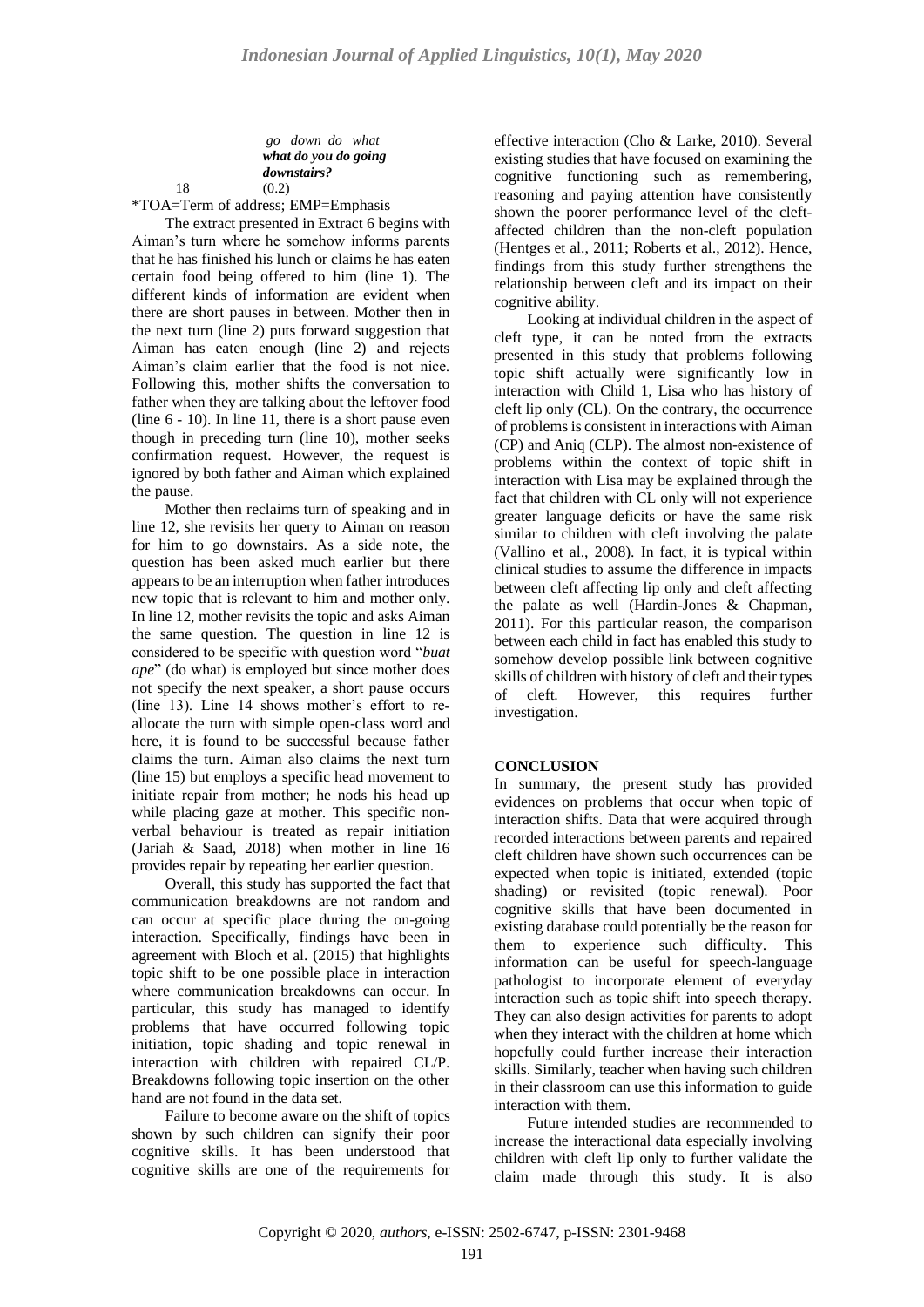recommended for future studies to conduct analysis on linguistic resources employed by parents in constructing turn that cause topic shift to be problematic or unproblematic.

# **REFERENCES**

Abumustafa, A., Alkhen, B., & Tolarova, M. M. (Eds.). (2019). *Proceedings of the 21st Annual Pacific Excellence Day*. Dugoni School of Dentistry.

[https://scholarlycommons.pacific.edu/excellenc](https://scholarlycommons.pacific.edu/excellence-day/2019/events/19/) [e-day/2019/events/19/](https://scholarlycommons.pacific.edu/excellence-day/2019/events/19/)

- Baker, K. K. (2016). *Topic manipulation in five children with language impairment in response to topic probes* [Unpublished master's thesis]. Brigham Young University.
- Beluci, M. L., & Genaro, K. F. (2016). Quality of life of individuals with cleft lip and palate pre- and post-surgical correction of dentofacial deformity. *Journal of School of Nursing, 50*(2), 216-221. [https://doi.org/10.1590/S0080-](https://doi.org/10.1590/S0080-623420160000200006) [623420160000200006](https://doi.org/10.1590/S0080-623420160000200006)
- Bloch, S., Saldert, C., & Ferm, U. (2015). Problematic topic transitions in dysarthric conversation. *International Journal of Speech-Language Pathology, 17*(4), 373-383. <https://doi.org/10.3109/17549507.2014.979879>
- Bolden, G. B. (2009). Implementing incipient actions: The discourse marker 'so' in English conversation. *Journal of Pragmatics, 41*(5), 974-998.

<https://doi.org/10.1016/j.pragma.2008.10.004>

- Bonin, F., Campbell, N., & Vogel, C. (Eds.). (2012). *Proceedings of the IEEE 3rd International Conference on Cognitive Infocommunications*. Institute of Electrical and Electronics Engineers.
- <https://ieeexplore.ieee.org/document/6422056> Boyce, J. O., Kilpatrick, N., & Morgan, A. T. (2018). Speech and language characteristics in
- individuals with nonsyndromic submucous cleft palate: A systematic review. *Child: Care, Health and Development, 44*(6), 818-831. <https://doi.org/10.1111/cch.12613>

Chapman, K. L., Graham, K. T., Gooch, J., & Visconti, C. (1998). Conversational skills of preschool and school-age children with cleft lip and palate. *The Cleft Palate-Craniofacial Journal, 35*(6), 503-516. [https://doi.org/10.1597/1545-](https://doi.org/10.1597/1545-1569_1998_035_0503_csopas_2.3.co_2) [1569\\_1998\\_035\\_0503\\_csopas\\_2.3.co\\_2](https://doi.org/10.1597/1545-1569_1998_035_0503_csopas_2.3.co_2)

- Chetpakdeechit, W. (2010). *Subjective and objective aspects on living with a cleft. A study focused on the isolated cleft palate and the total bilateral cleft lip and palate* [Unpublished doctoral dissertation]. University of Gothenburg.
- Cho, E. H., & Larke, P. J. (2010). Repair strategies usage of primary elementary ESL students: Implications for ESL teachers. *The Electronic Journal for English as Second Language, 14*(3),

1-18. [https://www.tesl-](https://www.tesl-ej.org/wordpress/issues/volume14/ej55/ej55a4/)

[ej.org/wordpress/issues/volume14/ej55/ej55a4/](https://www.tesl-ej.org/wordpress/issues/volume14/ej55/ej55a4/)

- Cocquyt, M., Zink, I., Mommaerts, M., Nadjmi, N., & Derwart, H. (Eds.). (2012). *Proceedings of the 8 th CPLOL Congress*. CPLOL.
- Crow, B. K. (1983). Topic shifts in couples' conversations. In R. T. Craig & K. Tracy (Eds.), *Conversational coherence: Form, structure and strategy* (pp. 136-156). Sage Publications.
- De Sousa, A., Devare, S., & Ghanshani, J. (2009). Psychological issues in cleft lip and cleft palate. *Journal of Indian Association of Pediatric Surgeons, 14*(2), 55-58.
- <https://doi.org/10.4103%2F0971-9261.55152> Drew, P. (1997). 'Open' class repair initiators in
- response to sequential sources of trouble in conversation. *Journal of Pragmatics, 28*(1), 69- 101[. https://doi.org/10.1016/S0378-](https://doi.org/10.1016/S0378-2166(97)89759-7) [2166\(97\)89759-7](https://doi.org/10.1016/S0378-2166(97)89759-7)
- Frederickson, M. S., Chapman, K. L., & Hardin-Jones, M. (2006). Conversational skills of children with cleft lip and palate: A replication and extension. *The Cleft Palate-Craniofacial Journal, 43*(2), 179-188. <https://doi.org/10.1597/04-086.1>
- Gardner, R. (1987). The identification and role of topic in spoken interaction. *Semiotica, 65*(2), 129-141.

<https://doi.org/10.1515/semi.1987.65.1-2.129>

- Hardin-Jones, M., & Chapman, K. (2011). Cognitive and language issues associated with cleft lip and palate. *Seminars in Speech Language, 32*(2), 127-140[. https://doi.org/10.1055/s-0031-](https://doi.org/10.1055/s-0031-1277715) [1277715](https://doi.org/10.1055/s-0031-1277715)
- Havstam, C. (2010). *Attitude to speech and communication in individuals born with cleft lip and palate* [Unpublished doctoral dissertation]. University of Gothenburg.
- Hentges, F., Hill, J., Bishop, D. V., Goodacre, T., Moss, T., & Murray, L. (2011). The effect of cleft lip on cognitive development in schoolaged children: A paradigm for examining sensitive period effects. *Journal of Child Psychology and Psychiatry and Allied Disciplines, 52*(6), 704-712. [https://doi.org/10.1111/j.1469-](https://doi.org/10.1111/j.1469-7610.2011.02375.x) [7610.2011.02375.x](https://doi.org/10.1111/j.1469-7610.2011.02375.x)
- Hepburn, A., & Bolden, G. B. (2013). The conversation analysis approach to transcription. In J. Sidnell & T. Stivers (Eds.), *The handbook of conversation analysis* (pp. 1-21). Blackwell Publishing.
- Ho, S., Foulsham, T., & Kingstone, A. (2015). Speaking and listening with the eyes: Gaze signaling during dyadic interactions. *PloS One, 10*(8).
- <https://doi.org/10.1371/journal.pone.0136905>
- Jariah, M. J., & Saad, M. A. (2018). Repair initiation strategies in everyday interaction by speakers of Malay language. *Journal of Language and Communication, 5*(2), 211-224.